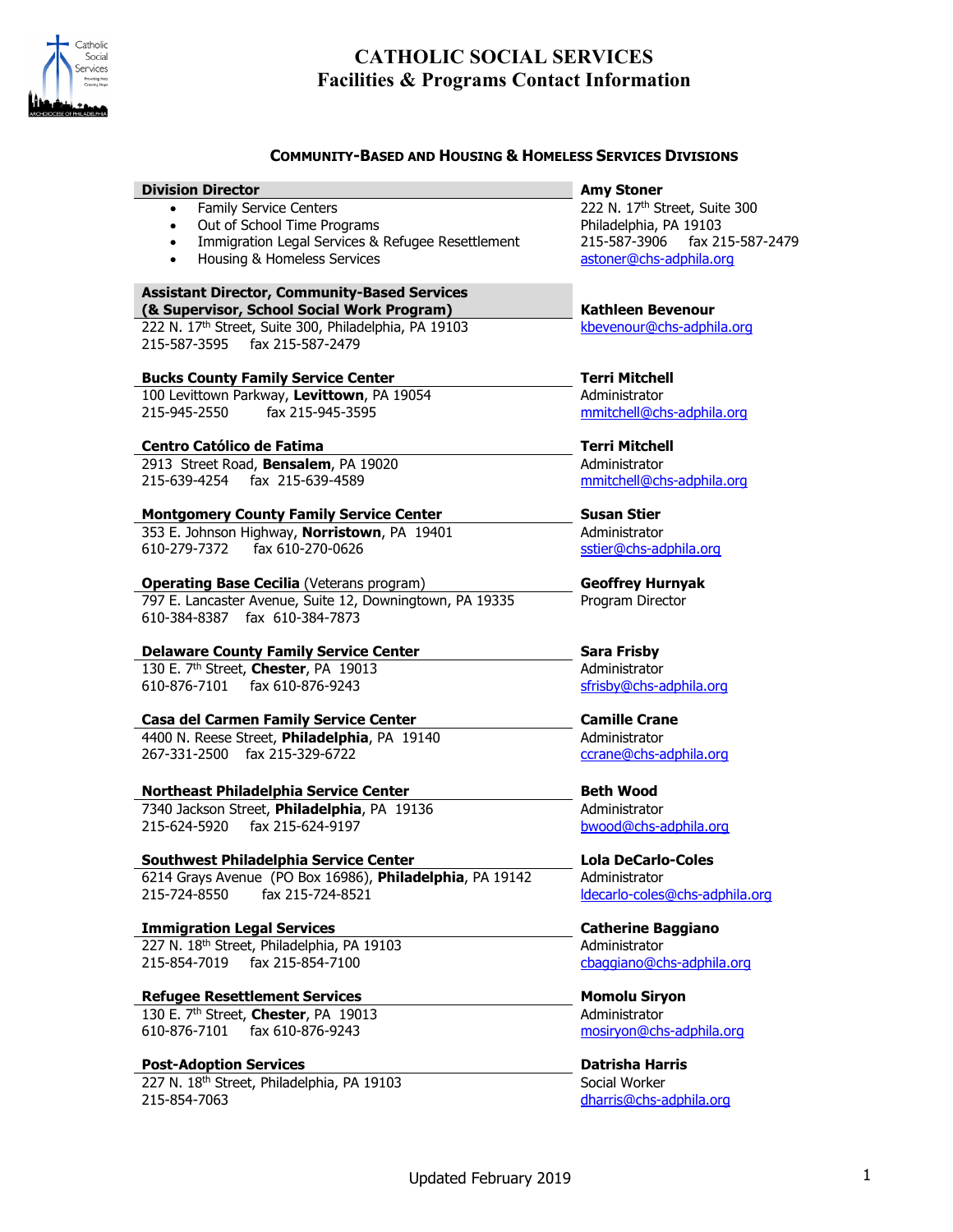

| Administrator, Out of School Time (OST) Programs        | <b>Aggie Healey-Wilson</b>  |
|---------------------------------------------------------|-----------------------------|
| 222 N. 17th Street, Suite 300, Philadelphia, PA 19103   | ahealey@chs-adphila.org     |
| 215-587-3588<br>fax 215-587-2479                        |                             |
| <b>St. Barnabas OST Program</b>                         | <b>Jackie Ritter</b>        |
| 6300 Buist Avenue, Philadelphia, PA 19143               | Program Director            |
| 215-474-1926 fax 215-474-3901                           | jritter@chs-adphila.org     |
| <b>DePaul Catholic OST Program</b>                      | <b>Lori Goldson-Jones</b>   |
| 44 W. Logan Street, Philadelphia, PA 19144              | Program Director            |
| 215-848-1740 fax 215-848-1741                           | lojones@chs-adphila.org     |
| <b>Holy Innocents OST Program</b>                       | Dee D'Aulerio               |
| 4251 L Street, Philadelphia, PA 19124                   | Program Director            |
| 215-288-8101<br>fax 215-288-8105                        | dd'aulerio@chs-adphila.org  |
| St. Martin de Porres OST Program                        | <b>Sade Seward</b>          |
| 2300 W. Lehigh Avenue, Philadelphia, PA 19132           | Program Director            |
| 215-223-0928 fax 215-223-4126                           | sseward@chs-adphila.org     |
| <b>St. Helena/Incarnation OST Program</b>               | <b>Tracey Brooks</b>        |
| 6101 N. 5 <sup>th</sup> Street, Philadelphia, PA 19120  | Program Director            |
| 267-428-5823 fax 267-437-2742                           | tbrooks@chs-adphila.org     |
| Hallahan High School OST Program                        | <b>Jo Nicole Bradley</b>    |
| 311 N. 19th Street, Philadelphia, PA 19103              | Program Director            |
| 215-563-8930, ext 247 fax 215-426-9426                  | jbradley@chs-adphila.org    |
| <b>Northeast Family Service Center OST Program</b>      | Kara Wisniewski             |
| 7340 Jackson Street, Philadelphia, PA 19136             | Program Director            |
| 267-688-4346 fax 215-624-9197                           | kwisniewski@chs-adphila.org |
| Cayuga OST Program                                      | <b>Brenda Pineda</b>        |
| 4400 N. Reese Street, Philadelphia, PA 19140            | Program Director            |
| 215-457-4310 fax 215-457-4339                           | bpineda@chs-adphila.org     |
| <b>St. Malachy OST Program</b>                          | <b>Erik Ritter</b>          |
| 1419 N. 11 <sup>th</sup> Street, Philadelphia, PA 19122 | Program Director            |
| 215-970-1190<br>fax 215-762-2329                        | eritter@chs-adphila.org     |
| <b>St. Gabriel OST Program</b>                          | <b>Victoria Robson</b>      |
| 2917 Dickinson Street, Philadelphia, PA 19146           | Program Director            |
| fax 215-465-3303<br>215-465-3300                        | vrobson@chs-adphila.org     |
| <b>Mayfair OST Program</b>                              | <b>Kristin Poekert</b>      |
| 3001 Princeton Avenue, Philadelphia, PA 19149           | Program Director            |
| fax 215-624-9197<br>267-696-0593                        | kpoekert@chs-adphila.org    |
| <b>Edwin Forrest OST Program</b>                        | <b>Jennifer Hicklin</b>     |
| 7300 Cottage Street, Philadelphia, P! 19136             | Program Director            |
| 267-358-0853<br>fax 215-624-9197                        | jhicklin@chs-adphila.org    |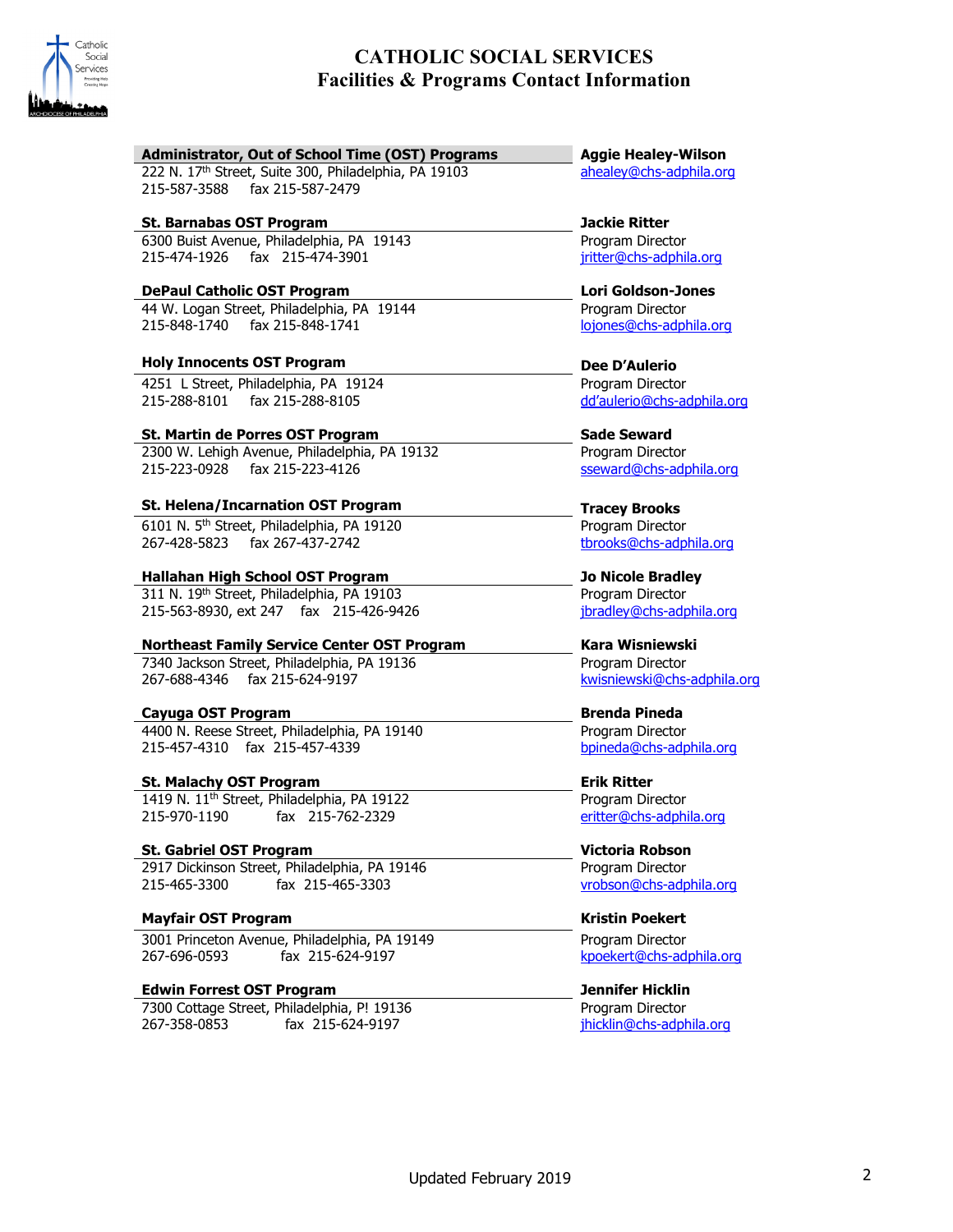

### **HOUSING AND HOMELESS SERVICES**

#### **Assistant Director, Housing & Homeless Services Renee Hudson-Small**

222 N. 17h Street, Suite 300, Philadelphia, PA 19103 215-587-3594 Fax: 215-587-2479

334 S. 13th Street, Philadelphia, PA 19107 215-545-5153 fax 215-545-1872

#### **McAuley House Marcia Cedeno**

1800 Morris Street, Philadelphia, PA 19145 215-271-5166 fax 215-271-1601

#### **St. John's Hospice Dave Stier**

1221 Race Street, Philadelphia, PA 19107 215-563-7763 fax 215-563-0108

## **Good Shepherd Program Barry Martin**

1225 Race Street, Philadelphia, PA 19107 215-569-1101 fax 215-569-1622

**St. Mary's Residence Kathy Nelson** 5th and Locust Streets, Philadelphia, PA 19106 215-922-4228 fax 215-922-0192

#### **Visitation Homes Kate Baumgardner**

2638 Kensington Avenue, Philadelphia, PA 19125 215-425-2080 fax 215-425-1412

**Women of Hope – Lombard Rosemary Chetalo** 1210 Lombard Street, Philadelphia, PA 19147 215-732-1341 fax 215-732-0659

**Women of Hope – Vine Hannah Terry** 251 N. Lawrence Street, Philadelphia, PA 19106 215-592-9116 fax 215-592-0650

## **Guiding Star Residence Yvonne Branch**

1640 E. Cheltenham Avenue, Philadelphia PA 215-528-4666

[rhudson@chs-adphila.org](mailto:rhudson@chs-adphila.org)

**Mercy Hospice Nicole Wakeman** Program Director [nwakeman@chs-adphila.org](mailto:nwakeman@chs-adphila.org)

> Program Supervisor [mcedeno@chs-adphila.org](mailto:mcedeno@chs-adphila.org)

Program Director [dstier@chs-adphila.org](mailto:dstier@chs-adphila.org)

Program Supervisor [dstier@chs-adphila.org](mailto:dstier@chs-adphila.org)

Program Director [knelson@chs-adphila.org](mailto:knelson@chs-adphila.org) 

Program Director [kbaumgardner@chs-adphila.org](mailto:kbaumgardner@chs-adphila.org)

Program Director [rchetalo@chs-adphila.org](mailto:rchetalo@chs-adphila.org)

Program Director [hterry@chs-adphila.org](mailto:hterry@chs-adphila.org)

**Director** [ybranch@chs-adphila.org](mailto:ybranch@chs-adphila.org)

## **YOUTH SERVICES DIVISION**

**Director, Community-Based Youth Services Dr. James Black** 227 N. 18th Street, Philadelphia, PA 19103 215-665-8777 fax 215-851-0596

**St. Francis & St. Vincent Homes Jim Logan**

3400 Bristol Pike, Bensalem, PA 19020 215-638-9310 fax 215-638-2489

## **Foster Care Services Bob Montoro**

4400 N. Reese Street, Philadelphia, PA 19140 267-331-2443 fax 215-457-5418

[jblack@chs-adphila.org](mailto:jblack@chs-adphila.org)

Administrator [jlogan@chs-adphila.org](mailto:jlogan@chs-adphila.org)

Program Supervisor [rmontoro@chs-adphila.org](mailto:rmontoro@chs-adphila.org)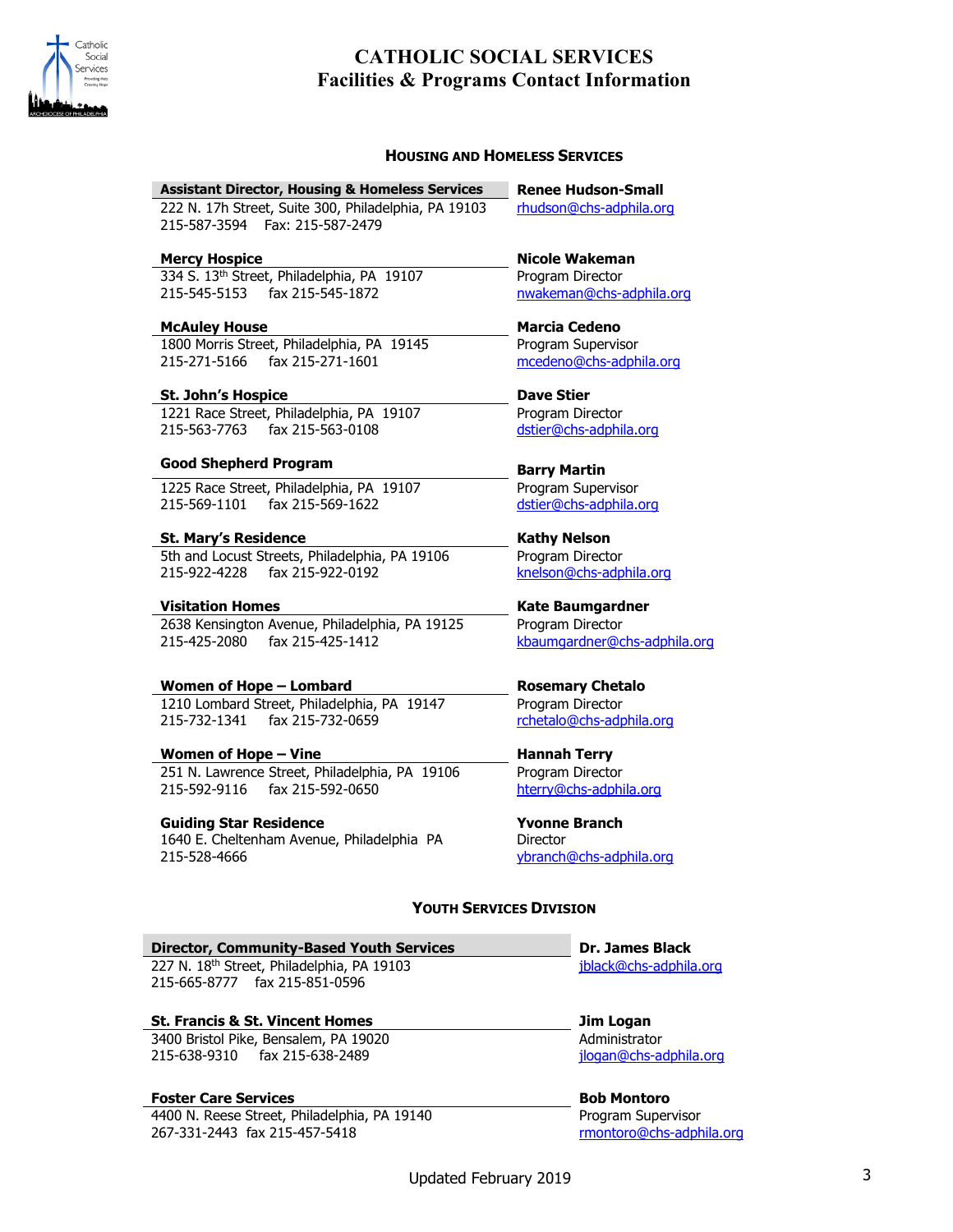

### **Catholic Community Services (CUA) Teresa Thompson**

10125 Veree Road, Suite 200, Philadelphia, PA 19116 267-341-1253

## **St. Gabriel's System Rich Spargo**

**\* St. Gabriel's Hall** P. O. Box 7280, Audubon, PA 19407-7280 215-247-2776 fax 610-666-1479

## **\* SGS Reintegration Services James Foley**

 227 N. 18th Street, Philadelphia, PA 19103 215-854-7031 fax 215-851-0596

## **\* De La Salle Vocational Charles "Skip" Gaus**

 P.O. Box 344, Bensalem, PA 19020 215-464-0344 fax 215-638-3767

## CUA Director [tthompson@chs-adphila.org](mailto:tthompson@chs-adphila.org)

# Program Director

[rspargo@chs-adphila.org](mailto:rspargo@chs-adphila.org)

Program Director [jfoley@chs-adphila.org](mailto:jfoley@chs-adphila.org)

Program Director [cgaus@chs-adphila.org](mailto:cgaus@chs-adphila.org)

## **DEVELOPMENTAL PROGRAMS**

#### **Divisional Director Fran Swiacki**

20 E. Cleveland Avenue, Norwood, PA 19074 484-472-5066 fax 610-237-7473

## **St. Edmond's Home for Children Denise Clofine**

320 S. Roberts Road, Rosemont, PA 19010 610-525-8800 fax 610-525-2693

## **Divine Providence Village Jean Calvarese-Donovan**

686 Old Marple Road, Springfield, PA 19064 484-908-6501 fax 610-544-1710

## **Don Guanella Homes Patti Menszak**

20 E. Cleveland Avenue, Norwood, PA 19074 484-472-5046 fax 610-237-7473

## **Day Programs Paul Holmes**

Ten Fatima Drive, Secane, PA 19018 484-472-5011 fax 610-538-0542

\* Community Employment Program

- \* Work Activity Center
- \* Adult Training Facility

## **Family Living & In-Home Supports Programs Telisha Feamster**

Ten Fatima Drive, Secane, PA 19018 484-472-5080 fax 610-237-7471

[fswiacki@chs-adphila.org](mailto:fswiacki@chs-adphila.org)

Administrator [dclofine@chs-adphila.org](mailto:dclofine@chs-adphila.org)

## Administrator [jcalvarese-donovan@chs-adphila.org](mailto:jcalvarese-donovan@chs-adphila.org)

# Administrator

[pmenszak@chs-adphila.org](mailto:pmenszak@chs-adphila.org)

Administrator [pholmes@chs-adphila.org](mailto:pholmes@chs-adphila.org)

Administrator [tfeamster@chs-adphila.org](mailto:tfeamster@chs-adphila.org)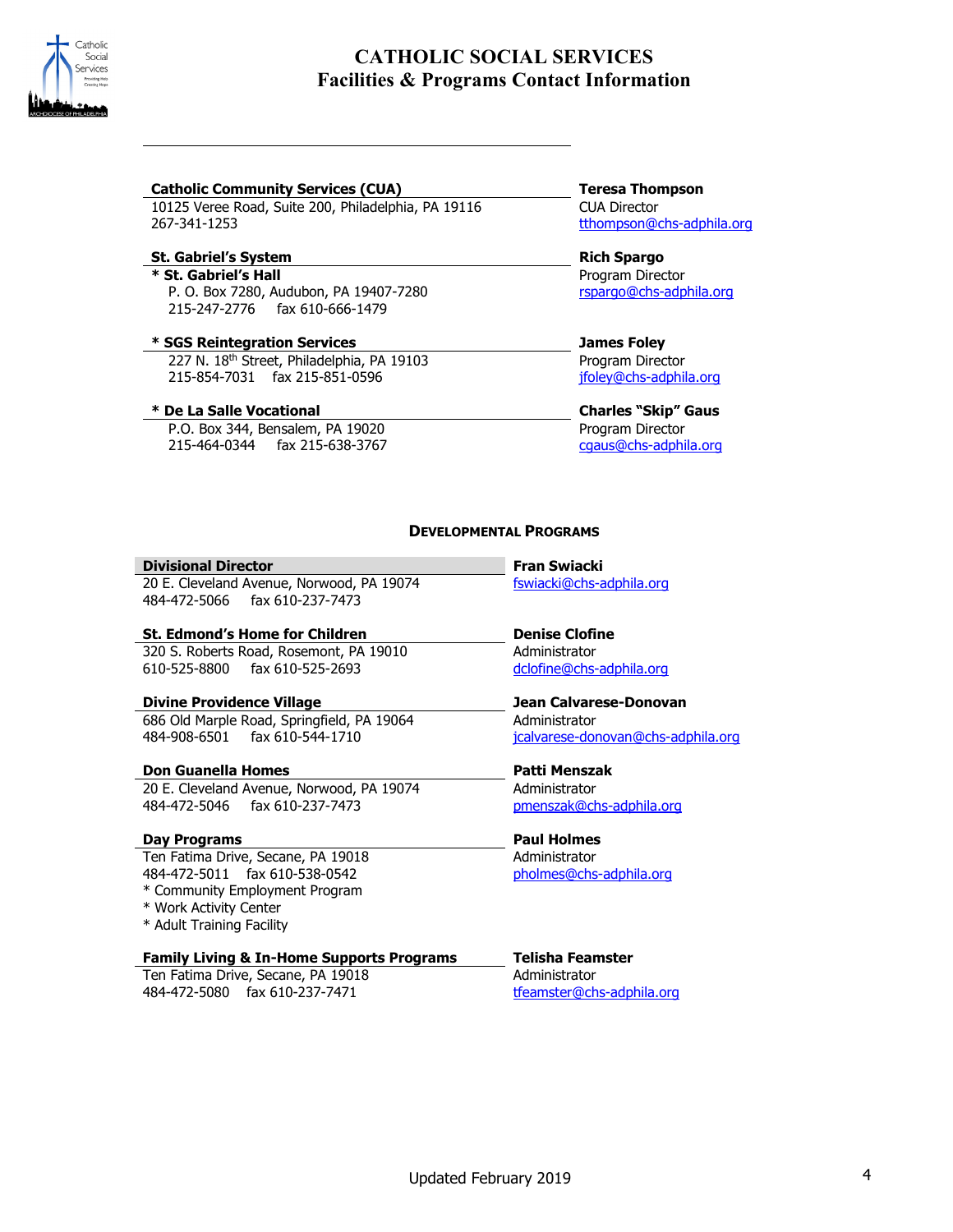

## **CATHOLIC SOCIAL SERVICES Facilities & Programs Contact Information**

| <b>CATHOLIC HOUSING &amp; COMMUNITY-BASED SERVICES DIVISION</b>                          |                                        |
|------------------------------------------------------------------------------------------|----------------------------------------|
| <b>Director, Housing &amp; Community-Based Services</b>                                  | John Wagner                            |
| 222 N. 17th Street, Room 435, Philadelphia, PA 19103<br>215-587-3663 fax 215-587-3773    | jwagner@chs-adphila.org                |
| <b>Assistant Director of Parish and Housing Services</b>                                 | <b>Heather Huot</b>                    |
| 222 N. 17th Street, Room 435, Philadelphia, PA 19103<br>215-854-7091<br>fax 215-587-3773 | hhuot@chs-adphila.org                  |
| <b>St. Monica Eldercare Program</b>                                                      | <b>Bonney Dos Santos</b>               |
| 1720 Ritner Street, Philadelphia, PA 19145<br>fax 215-334-2132<br>215-334-0285           | Director<br>bdossantos@chs-adphila.org |
| <b>St. Andrew Eldercare Ministry</b>                                                     | <b>Lisa Grillo</b>                     |
| 535 Mason Avenue, Drexel Hill, PA 19026<br>610-284-0497 fax 610-284-0604                 | Director<br>lgrillo@chs-adphila.org    |
| <b>St. Christopher Eldercare Ministry</b>                                                | Anna Kozlowska                         |
| 13301 Proctor Road, Philadelphia, PA 19116                                               | Director                               |
| 215-673-5177 ext. 36 fax 215-698-0585                                                    | akozlowska@chs-adphila.org             |
| <b>St. Dominic Eldercare Ministry</b>                                                    | <b>Lisa Shousky</b>                    |
| 8504 Frankford Avenue, Philadelphia, PA 19136                                            | Director                               |
| 267-251-7766                                                                             | Ishousky@chs-adphila.org               |
| <b>Holy Saviour Eldercare Program</b>                                                    | <b>Jennifer Rose</b>                   |
| 409 E. Main Street, Norristown, PA 19401                                                 | <b>Director</b>                        |
| 610-270-2821 fax 610-279-2569                                                            | jrose@chs-adphila.org                  |
| <b>St. John The Baptist Eldercare Program</b>                                            | <b>Jennifer Rose</b>                   |
| 146 Rector Street, Philadelphia, PA 19127                                                | <b>Director</b>                        |
| $(215)$ 482-4600                                                                         | jrose@chs-adphila.org                  |
| St. Joseph Eldercare Program                                                             | Anna Kozlowska                         |
| 332 Manor Avenue, Downingtown, PA 19335                                                  | Director                               |
| 610-269-7480 fax 610-269-2487                                                            | akozlowska@chs-adphila.org             |
| <b>St. Katherine of Siena Eldercare Ministry</b>                                         | <b>Lisa Shousky</b>                    |
| 9700 Frankford Avenue, Philadelphia, PA 19114                                            | Director                               |
| 215-637-7548, x 224 fax 215-637-0146                                                     | Ishousky@chs-adphila.org               |
| St. Maria Goretti Eldercare Assistance Program                                           | <b>Amy Juarez</b>                      |
| 1601 Derstine Road, Hatfield, PA 19440                                                   | Director                               |
| fax 215-721-4320<br>215-721-0199, x 225                                                  | ajuarez@chs-adphila.org                |
| St. Rose of Lima Eldercare Program                                                       | <b>Amy Juarez</b>                      |
| 425 Pennsylvania Avenue, North Wales, PA 19454                                           | <b>Director</b>                        |
| 267-663-5399                                                                             | ajuarez@chs-adphila.org                |

**Our Lady of Good Counsel Eldercare Ministry <b>Kelly Amenhauser** 611 Knowles Avenue, Southampton, PA 18966 215-357-1300, x 132 fax 215-357-4452

## **St. Mary's Collaborative Kelly Amenhauser Kelly Amenhauser**

100 Levittown Parkway, Leviittown, PA 19054 267-663-9683 fax 215-943-9213

**Director** 

Director

[kamenhauser@chs-adphila.org](mailto:kamenhauser@chs-adphila.org)

[kamenhauser@chs-adphila.org](mailto:kamenhauser@chs-adphila.org)